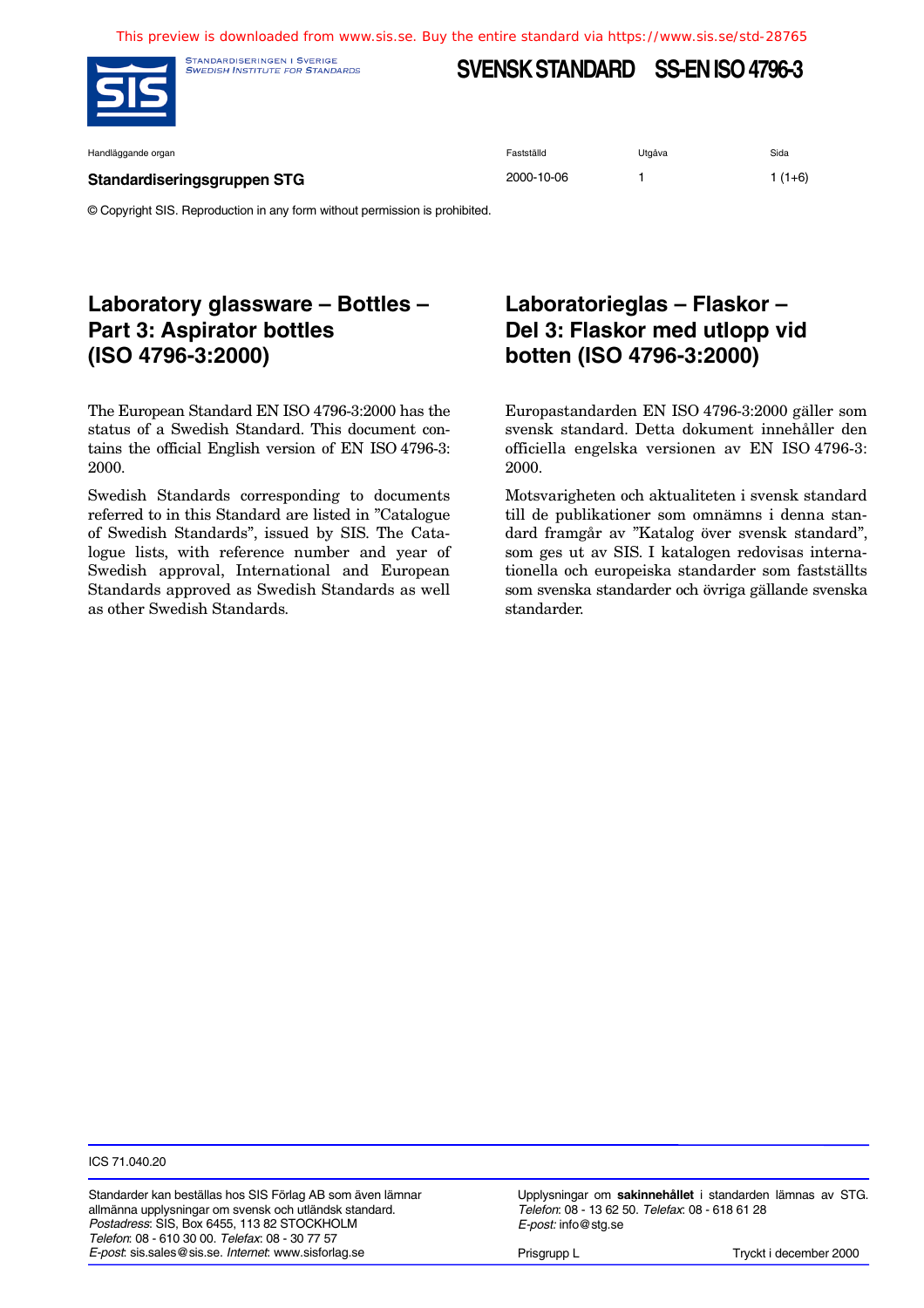This preview is downloaded from www.sis.se. Buy the entire standard via https://www.sis.se/std-28765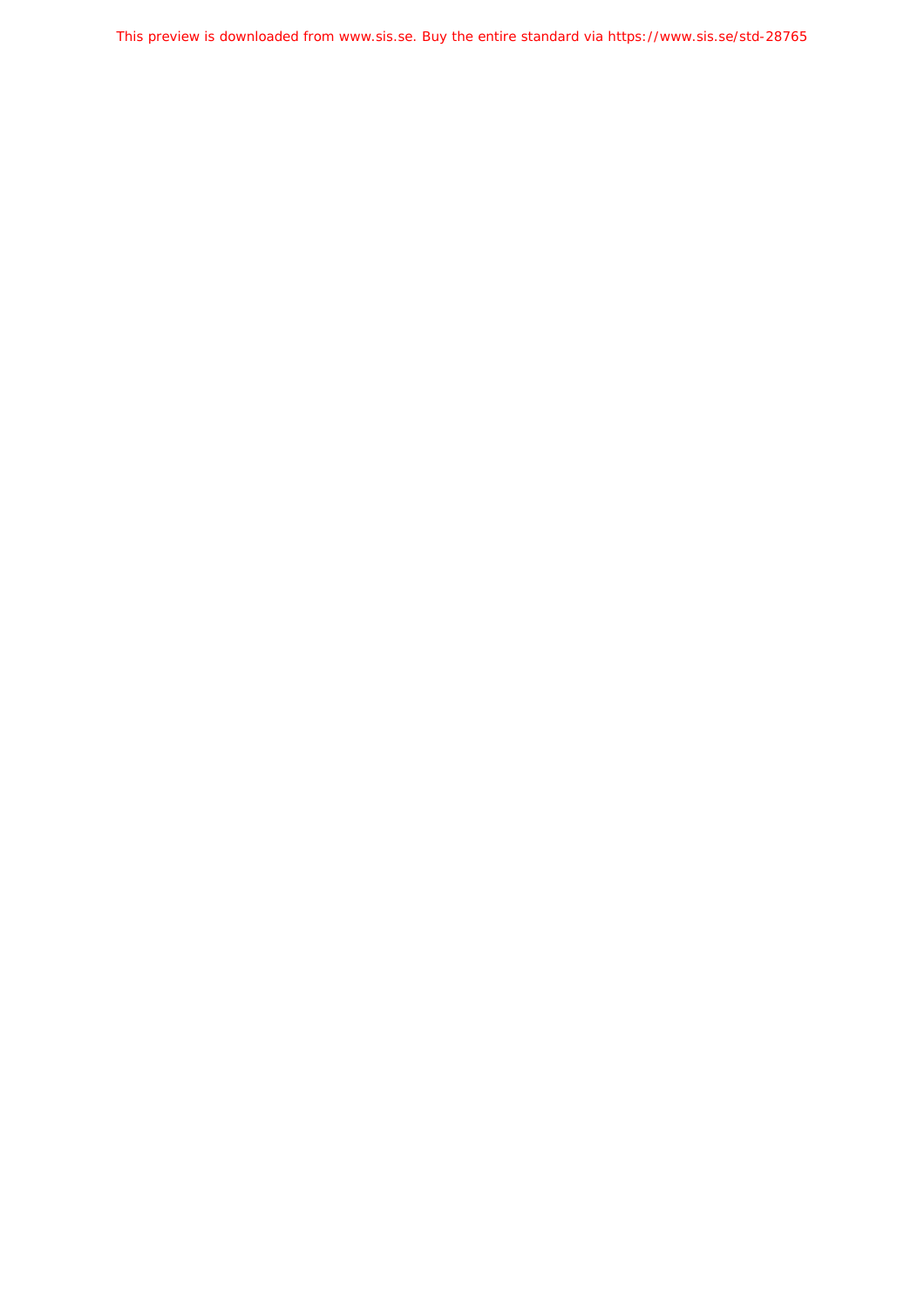# EUROPEAN STANDARD NORME EUROPÉENNE EUROPÄISCHE NORM

# **EN ISO 4796-3**

April 2000

ICS 71.040.20

English version

### Laboratory glassware - Bottles - Part 3: Aspirator bottles (ISO 4796-3:2000)

Verrerie de laboratoire - Flacons - Partie 3: Flacons à tubulure basse (ISO 4796-3:2000)

Laborgeräte aus Glas - Flaschen - Teil 3: Tubusflaschen (ISO 4796-3:2000)

This European Standard was approved by CEN on 1 April 2000.

CEN members are bound to comply with the CEN/CENELEC Internal Regulations which stipulate the conditions for giving this European Standard the status of a national standard without any alteration. Up-to-date lists and bibliographical references concerning such national standards may be obtained on application to the Central Secretariat or to any CEN member.

This European Standard exists in three official versions (English, French, German). A version in any other language made by translation under the responsibility of a CEN member into its own language and notified to the Central Secretariat has the same status as the official versions.

CEN members are the national standards bodies of Austria, Belgium, Czech Republic, Denmark, Finland, France, Germany, Greece, Iceland, Ireland, Italy, Luxembourg, Netherlands, Norway, Portugal, Spain, Sweden, Switzerland and United Kingdom.



EUROPEAN COMMITTEE FOR STANDARDIZATION COMITÉ EUROPÉEN DE NORMALISATION EUROPÄISCHES KOMITEE FÜR NORMUNG

**Central Secretariat: rue de Stassart, 36 B-1050 Brussels**

© 2000 CEN All rights of exploitation in any form and by any means reserved worldwide for CEN national Members.

Ref. No. EN ISO 4796-3:2000 E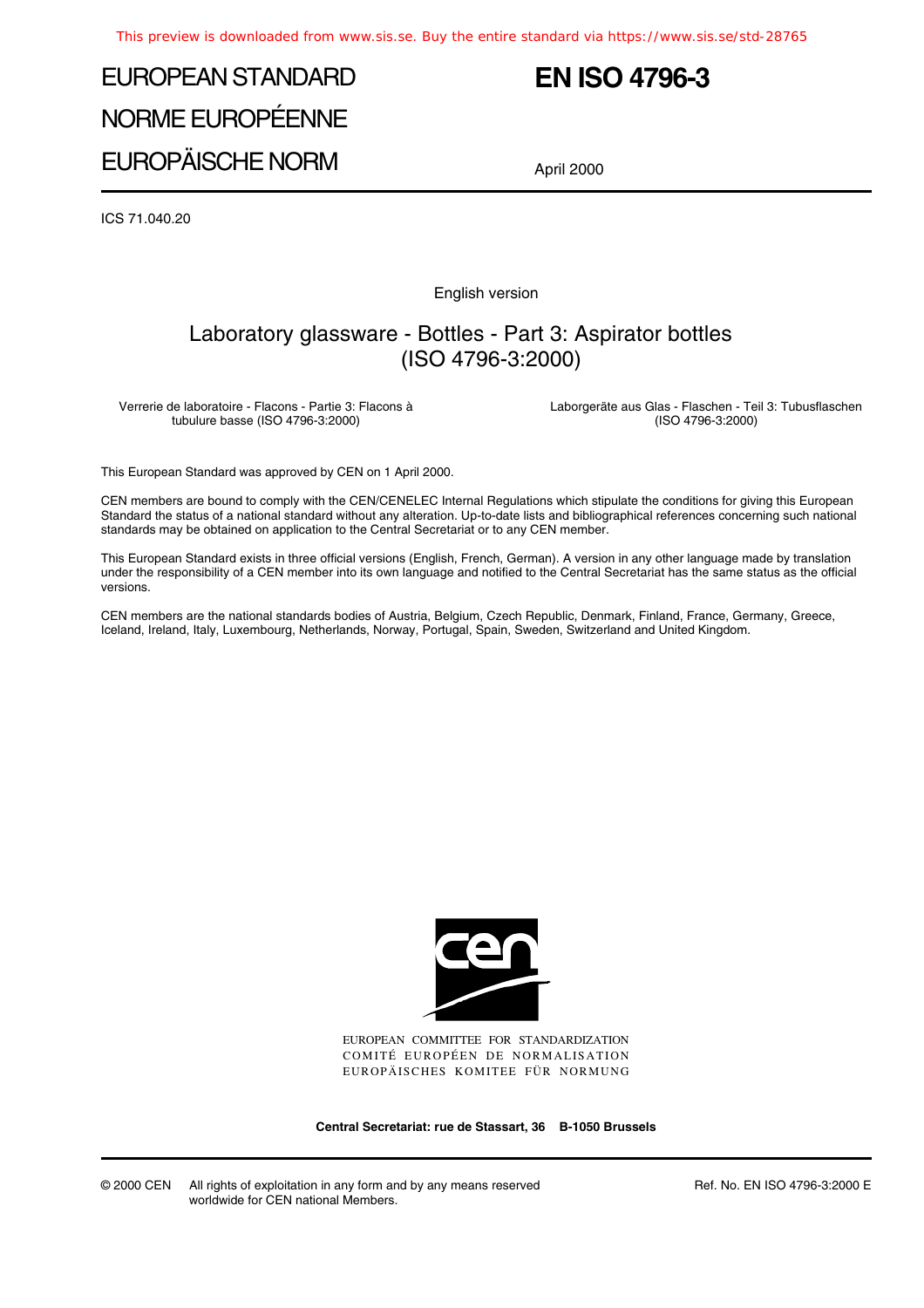Page 2 EN ISO 4796-3:2000

### **Foreword**

The text of the International Standard ISO 4796-3:2000 has been prepared by Technical Committee ISO/TC 48 "Laboratory glassware and related apparatus" in collaboration with Technical Committee CEN/TC 332 "Laboratory equipment", the secretariat of which is held by DIN.

This European Standard shall be given the status of a national standard, either by publication of an identical text or by endorsement, at the latest by October 2000, and conflicting national standards shall be withdrawn at the latest by October 2000.

According to the CEN/CENELEC Internal Regulations, the national standards organizations of the following countries are bound to implement this European Standard: Austria, Belgium, Czech Republic, Denmark, Finland, France, Germany, Greece, Iceland, Ireland, Italy, Luxembourg, Netherlands, Norway, Portugal, Spain, Sweden, Switzerland and the United Kingdom.

**NOTE FROM CEN/CS:** The foreword is susceptible to be amended on reception of the German language version. The confirmed or amended foreword, and when appropriate, the normative annex ZA for the references to international publications with their relevant European publications will be circulated with the German version.

#### **Endorsement notice**

The text of the International Standard ISO 4796-3:2000 was approved by CEN as a European Standard without any modification.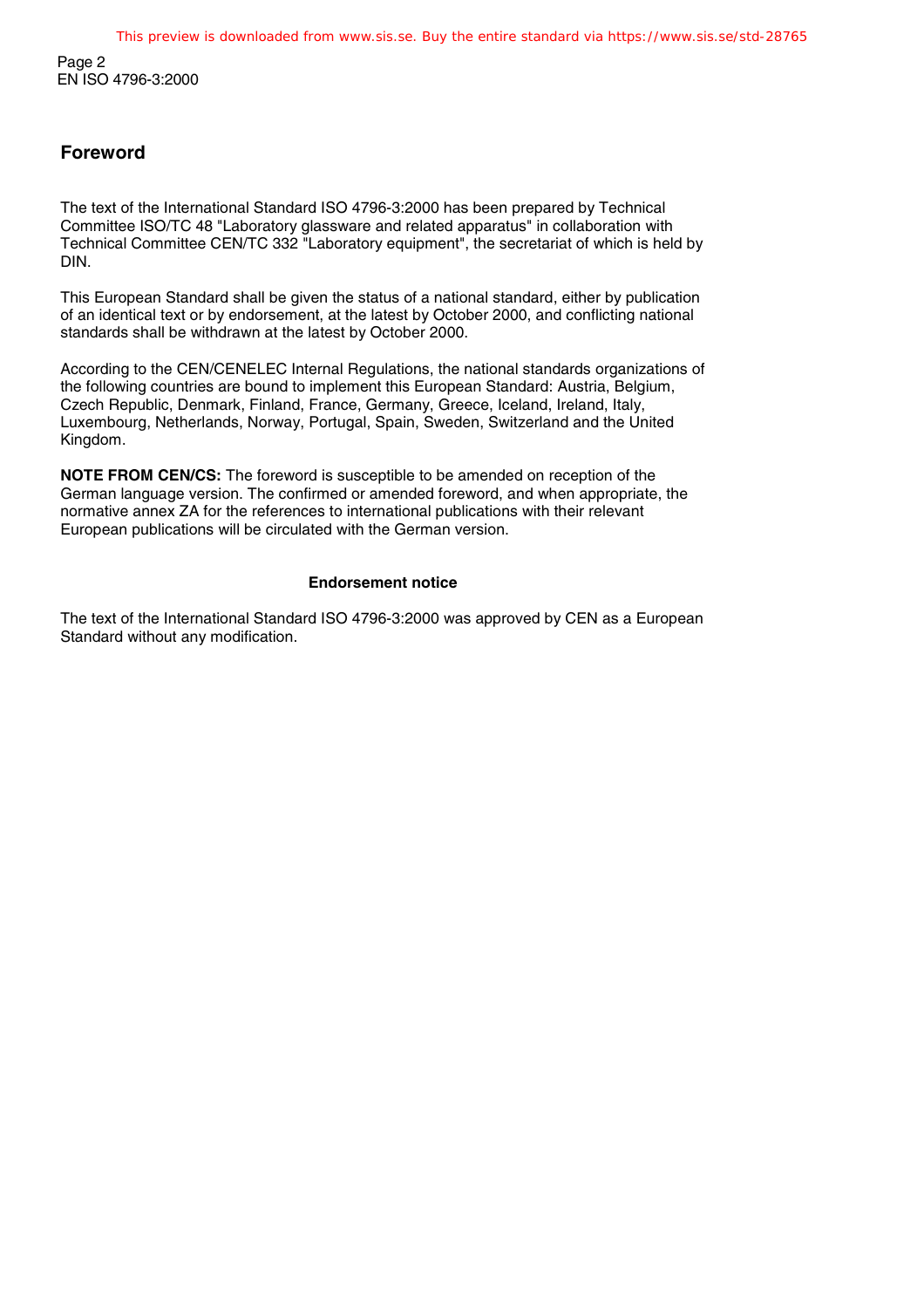Page 3 EN ISO 4796-3:2000

## **Laboratory glassware — Bottles —**

## Part 3: **Aspirator bottles**

### **1 Scope**

This part of ISO 4796 specifies a series of aspirator bottles with a screw neck or with a conical neck suitable for the delivery of liquid chemicals and reagents in general laboratory use.

### **2 Normative references**

The following normative documents contain provisions which, through reference in this text, constitute provisions of this part of ISO 4796. For dated references, subsequent amendments to, or revisions of, any of these publications do not apply. However, parties to agreements based on this part of ISO 4796 are encouraged to investigate the possibility of applying the most recent editions of the normative documents indicated below. For undated references, the latest edition of the normative document referred to applies. Members of ISO and IEC maintain registers of currently valid International Standards.

ISO 383:1976, Laboratory glassware — Interchangeable conical ground joints.

ISO 4796-1:2000, Laboratory glassware — Bottles — Part 1: Screw-neck bottles.

ISO 4796-2:2000, Laboratory glassware — Bottles — Part 2: Conical neck bottles.

### **3 Types and capacities**

- **3.1** There are three types of aspirator bottles specified in this part of ISO 4796:
- type ASN: aspirator bottles with a screw neck;
- type ACS: aspirator bottles with a conical neck socket;
- type ACJ: aspirator bottles with an interchangeable conical ground joint.
- **3.2** The nominal capacities of aspirator bottles shall be chosen from the following series:

 $0.5$  |  $-1$  |  $-2$  |  $-5$  |  $-10$  | and 20 |

**3.3** The nominal capacity of an aspirator bottle indicates the quantity of liquid which a bottle of average wall thickness shall contain when the bottle is filled to the turn of the shoulder.

**3.4** The design of the bottle shall be such that the total capacity to the base of the neck shall be approximately 15 % greater than that to the shoulder.